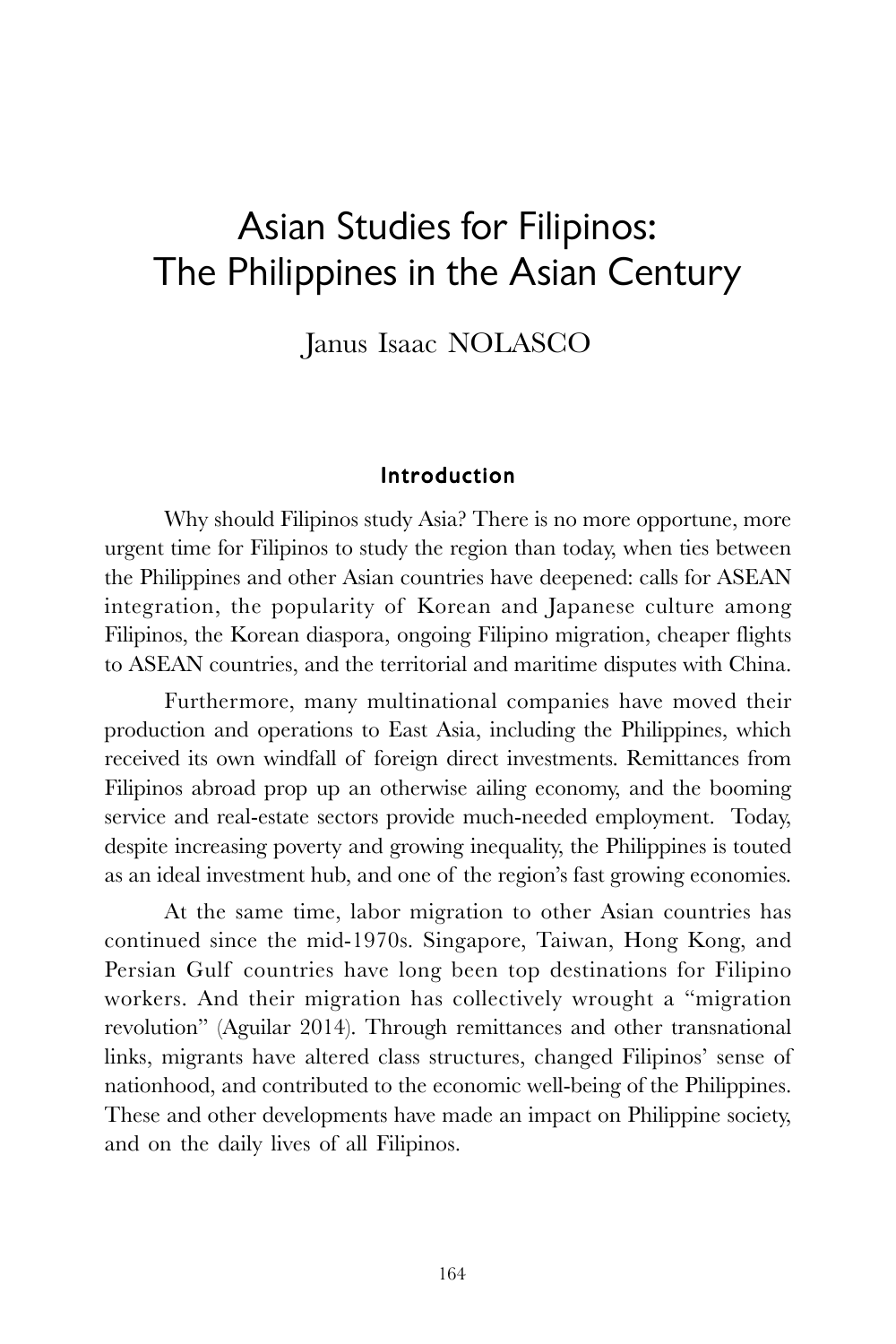# Asia for the Philippines: Neighbors but Strangers

But despite Asia's importance for the Philippines, many Filipinos know relatively little about it. In contrast, they generally appreciate and (or think they) know more about the West. They can readily identify Barack Obama, but would probably have to Google up Xi Jin Ping. They hear about Columbus, Magellan, and Marco Polo, but not Gadjah Mada, Cheng Ho, and ibn Battuta. They admire the Romans, but neglect their contemporaries, the Parthians and Sassanids of Iran. Many read about Achilles and Odysseus from The Iliad and The Odyssey, but do not even know Arjuna and Rustam from the Mahabharata and the Shahnameh, respectively. Filipinos would probably recognize a silhouette of Eiffel Tower, but would not know a torii even if they were standing in front of one. They quote Shakespeare, but not Kalidasa; recite Romantic odes, not Arabic qasidas; and watch Death of a Salesman and Oedipus Rex, but not Hagoromo or the Ramayana.

Filipinos' Westernized worldview distorts their learning in other subjects. A typical curriculum of World History courses (and textbooks) charts a story that runs from Mesopotamia to Ancient Greece and Rome, to the Dark Ages and Renaissance, and then the Industrial Revolution up to the modern period (cf. Ansary 2009). And a local world history textbook for high school in the Philippines devotes only around ten pages to Islamic civilization.

The role of Asia is sadly left out of this world historical narrative; certainly, the history of Asia is taught in a separate subject, but this separation, while necessary to some extent, reinforces the notion that Asia played little or no part whatsoever in World History. On the contrary, as many scholars point out, the region played an integral role to the development of Western civilization. John Hobson's The Eastern Origins of Western Civilization (2010) for instance, illustrates, among others, China's role in Britain's Industrial Revolution.

Even the study of science ignores Asian contributions. For instance, some textbooks in the Philippines often cite pioneering developments in chemistry and physics. They identify certain Europeans as the Father or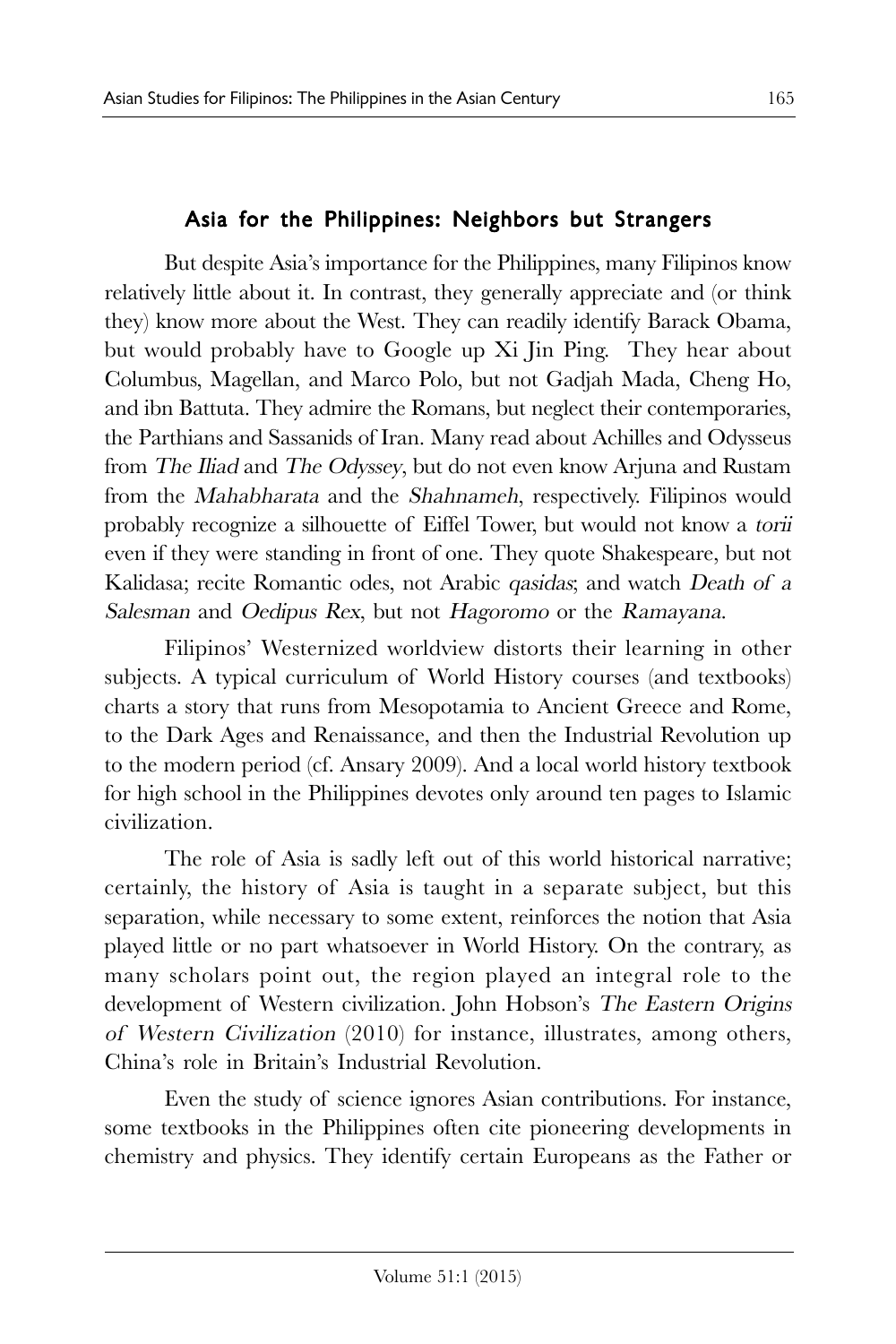Discoverer of a device or particle. But many supposedly Western inventions or discoveries were already predated in Asia or were made possible because Europeans developed them from Asians.

But it's not that Filipinos do not learn about the region. They take up at least two courses on Asian History, one in high school and another in college. Certainly, they learn about Confucius, Taoism, and Buddhism; about Gandhi, the Great Wall, and the Greater East Asia Co-Prosperity Sphere; about Mao Tse Tung and the Meiji Restoration. Filipinos also pick up information from occasional travels to ASEAN countries; stories from Overseas Filipino Workers (OFW); news about OFW life; Asian restaurants in the Philippines; and information culled from Japanese animé and Koreanovelas. 1

Thus, it's not so much that Filipinos are completely in the dark about Asia. Perhaps it may be more accurate to say that they have little appreciation for their Asian history classes. They may read textbooks, but do not think much of or remember what they read about.

There may be several reasons for this. First is a perceived lack of relevance of the field: why is it important to learn about, say, Hinduism, or would it change my life if I know the Taj Mahal was built as a monument to eternal love? This lack of utility may partly spring from an exoticization of Asia. Filipinos mostly see it in terms of its past: as an exotic, strange land of ancient traditions and premodern societies. There is little understanding of contemporary Asian history. India conjures up Hinduism and the Taj Mahal, but not Mumbai as India's financial center. China evokes the Great Wall, but not the towering skyscrapers of Shanghai.

But more significantly, this dearth of awareness also has much to do with and exacerbated by the Philippines' colonial history, which has helped stifle Filipinos' appreciation of other Asian societies. This relative ignorance, however, is not only a question of dates, personalities, and the like, but also, more importantly, a matter of orientation, which is primarily directed to and influenced by a Western, specifically American, weltanschauung.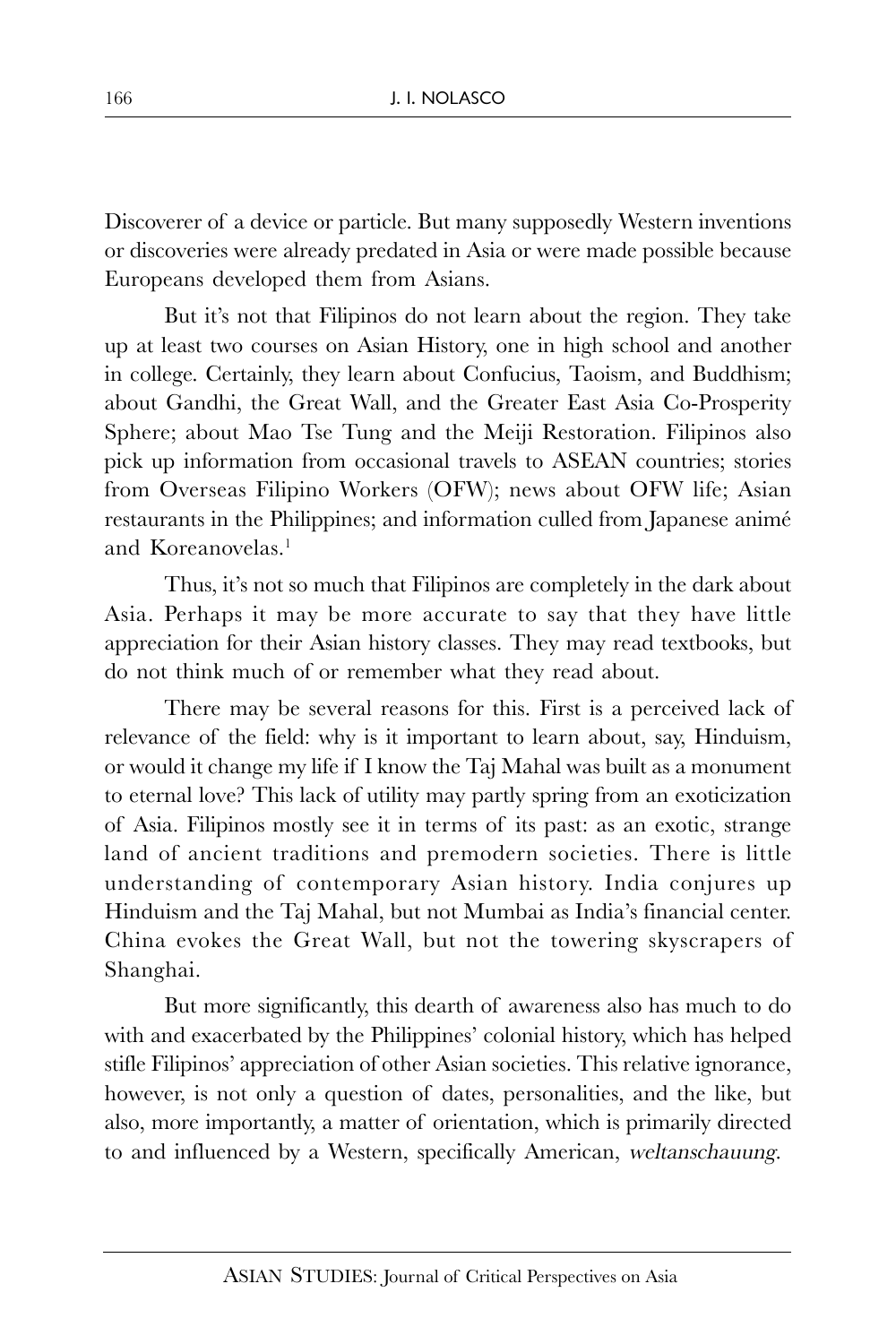# Christian and Colonial Legacies

Filipinos love the United States more than the Americans themselves (Santos 2014). And partly because of their Westernized, Anglophone education, Filipinos have learned to see fellow Asians as Other. Their Southeast Asian neighbors return the favor; some of them do not see Filipinos as Southeast Asians because Filipinos have imbibed Western culture too deeply, and speak English too well for their liking.

Christian Filipinos inherited their anti-Muslim bias from, among other sources, their Spanish conquerors, who brought their counter-Reformation, anti-Islamic zeal to the Philippines. Today, especially in light of the Mamasapano incident, it is common to hear "Muslim kasi" (It's because they're Muslims) when a Muslim is being disagreeable or downright violent, as though his religion always had something to do with his behavior. Ignorance and insensitivity to Islam has undoubtedly hampered relations between Christian and Muslim Filipinos. Labeling the Qur'an as the "Muslim Bible" or seeing Muhammad as the Islamic Jesus are hardly accurate descriptions of Islam's scripture and prophet.

This treatment of Islam springs in part from general religious differences between the Philippines and its Asian neighbors. Majority of Filipinos are Christian, while their fellow Asians are Buddhist, Hindu, Sikh, or Taoist. The Philippines takes pride as "the only Catholic country in Asia." But why should it be a badge of honor, as though there was something dishonorable with being an Islamic or Buddhist country? As a Christianized nation, Filipinos have arguably picked up a biblical bias that does not see much truck with anyone who is not part of Yahweh's Chosen People. Parts of the Hebrew Bible (the term, Old Testament, is Christocentric) tell the story of conquest and extermination of "heathens" and "pagans" like the Philistines and the Canaanites, in retrospect all Asians. With few exceptions (Ruth, Cyrus the Great, and the Persians in The Book of Esther, foreigners and non-Israelites are ignored or demonized in the Good Book. Today, trapped in a Christian worldview, Filipinos find it hard to appreciate Islamic, Buddhist, or Taoist culture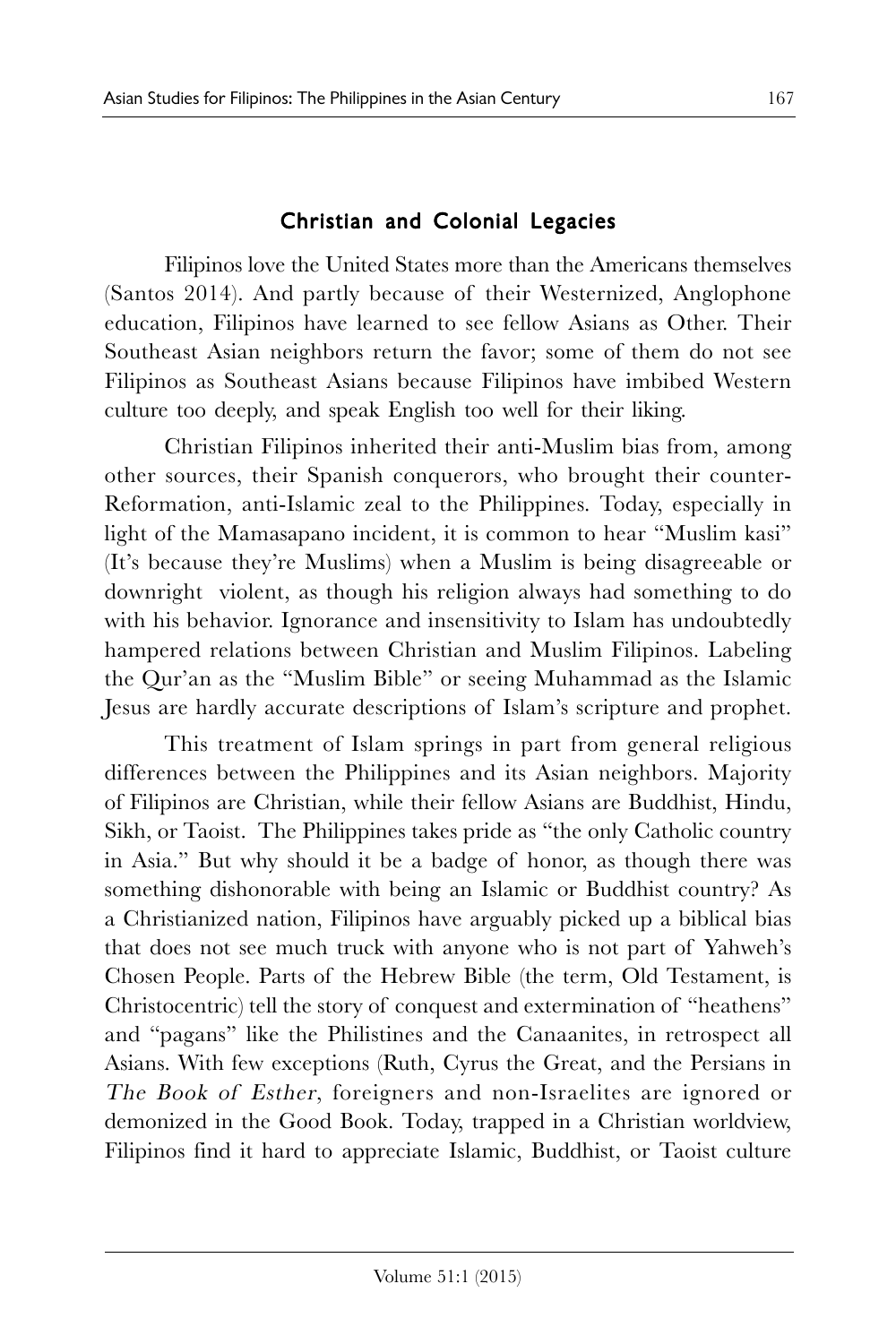and society. This is ironic, given that Christianity is historically of Asian origin. Filipinos' ignorance of Asia is compounded by indifference at best and racism at worst. They cry foul when Filipinos are depicted negatively in the media, as when Dan Brown wrote of Manila as the "gates of hell" in his novel, *Inferno*. However, a recent study reveals that Filipinos themselves are a racist, discriminatory bunch (Newsgraph n.d.). The history of our relations with Chinese-Filipinos and Muslims testifies to this, as does our treatment of Japanese-Filipino children, who are sometimes labeled as jafake (fake Japanese, fake Filipino) [Ubalde 2013, 98]. In contrast, many Filipinos admire and aspire to be Filforeigners, many of whom are famous and beautiful actors, actresses, models, and basketball players in the country. A few also impugned the Iranians when the Philippine team lost to them in the 2013 FIBA championship game (Ramirez 2013). And a popular TV show had a Filipino actor portraying an Indian ("Michael V - DJ Bumbay") in funny but unflattering terms, blurring the lines between humor and discrimination. This racism sits uneasily with (supposed) Filipino hospitability and friendliness. And given the increasing ties between Filipinos and the rest of Asia and the world, Filipinos' ignorance and ridicule of the foreign is becoming embarrassingly untenable.

# The Moral Dimension of Asian Studies: Linking Knowledge and Ethics

Asian Studies is less about memorizing facts and dates about Bangkok, Bali, or Buddhism or explaining the rise of the Mughal, Ottoman, and Safavid Empires. And it is certainly not about getting a degree in the field, although that would not be so bad an option. Knowing know who the first Abbasid caliph was, or where or when Prince Shotoku was born are hardly life-changing bits of information. Research on these matters is well and good, but what is vital here is the ethical dimension of Asian Studies, which should develop not just knowledge of but also an openness to, appreciation of, and sensitivity to the foreign, the alien, the Asian.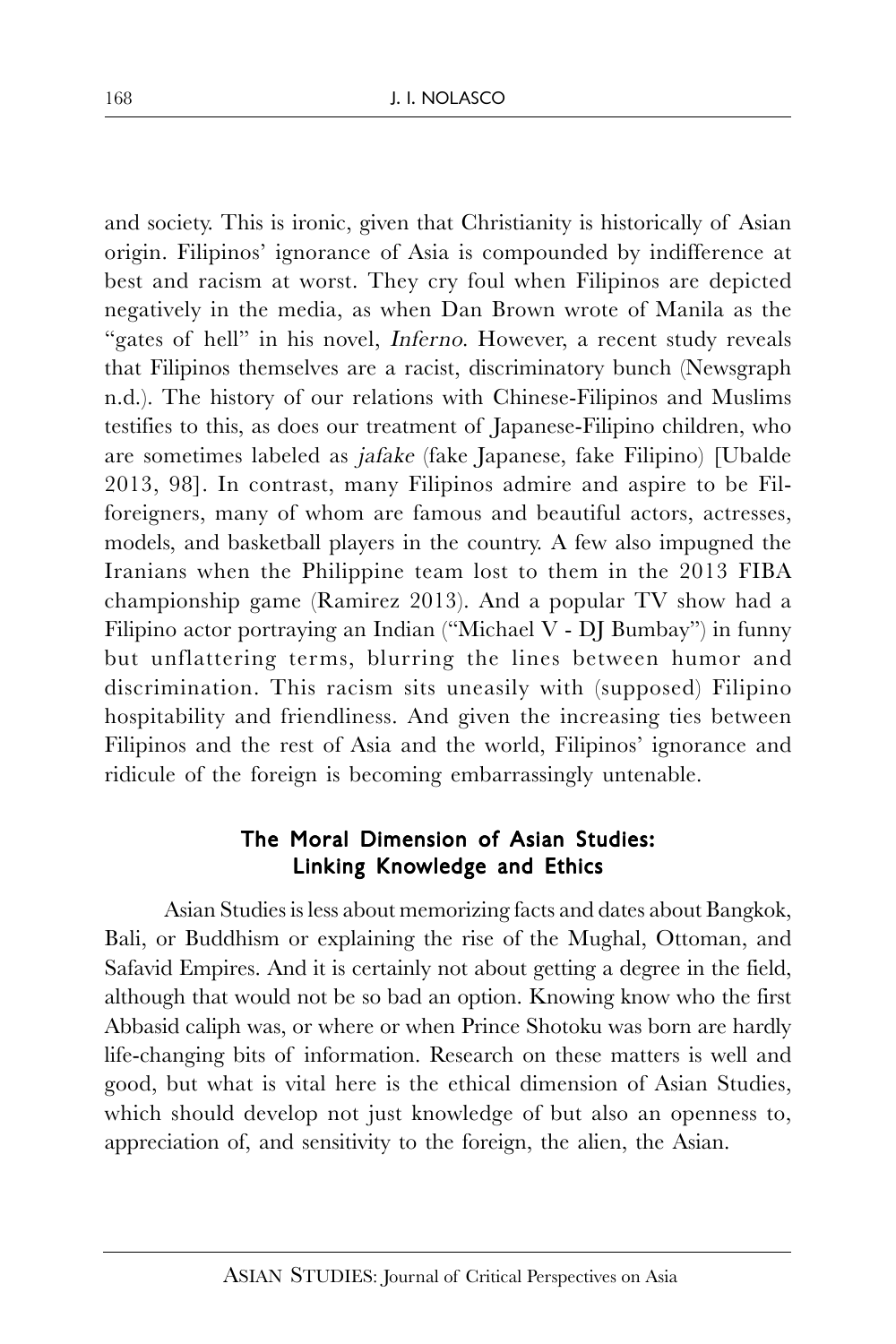In this sense, Asian Studies is not just an intellectual, scholarly enterprise; it is also a moral, practical, day-to-day affair that pertains to how Filipinos treat and relate to the histories, cultures, and societies of other Asians. Ethics here involves not how one deals with "friends" (fellow Filipinos), but how one treats strangers. There is indeed a strand of moral philosophy that explores these and related issues (Eagleton 2009; Appiah 2005; Zizek, Santner, and Reinhard 2005).

The moral dimension of Asian Studies underlies the acceleration of what might be called "global and interactive turn" in the field.This development is, among other things, a response to an overtly Eurocentric scholarship, which had ignored the role of Asia in World History or treated it as a poor, derivative copy of European civilization. In contrast, more recent studies show how and to what extent Asian societies have always interacted with the West and contributed to its development. Studies like this have been around for some time (Hodgson 1993; Abu Lughod 1989), particularly World-Systems Analysis by Immanuel Wallerstein and André Gunder Frank. But the trend has only accelerated and received a new poignancy in light of 9/11 and the so-called Rise of Asia. This is nowhere more evident than in Middle Eastern and Islamic Studies.

Faced with a surge of anti-Muslim sentiments and the alleged Clash of Civilizations, scholars of Islam and Middle East have produced works that help counteract studies for which Islam is a violent and fanatical religion, and a backward civilization. Taking pains to show otherwise, these academics point out how an enlightened Islamic civilization promoted all sorts of learning, including medicine, astronomy, mathematics, philosophy, and chemistry (Gutas 1998; Khalili 2010; Starr 2013).

Something of the germ theory was already known in medieval Islamic civilization; medieval and early modern European medicine relied on ibn-Rushd's Canon of Medicine, a standard textbook of the field then. The Heliocentric Theory owes itself to the work of the Maragha Revolution in astronomy, referring to scholars centered on and working on the Maragha observatory in northern Iran (Khalili 2010). And some of our constellations have Arabic origins, as do the words, alchemy and chemistry (al-kimiya).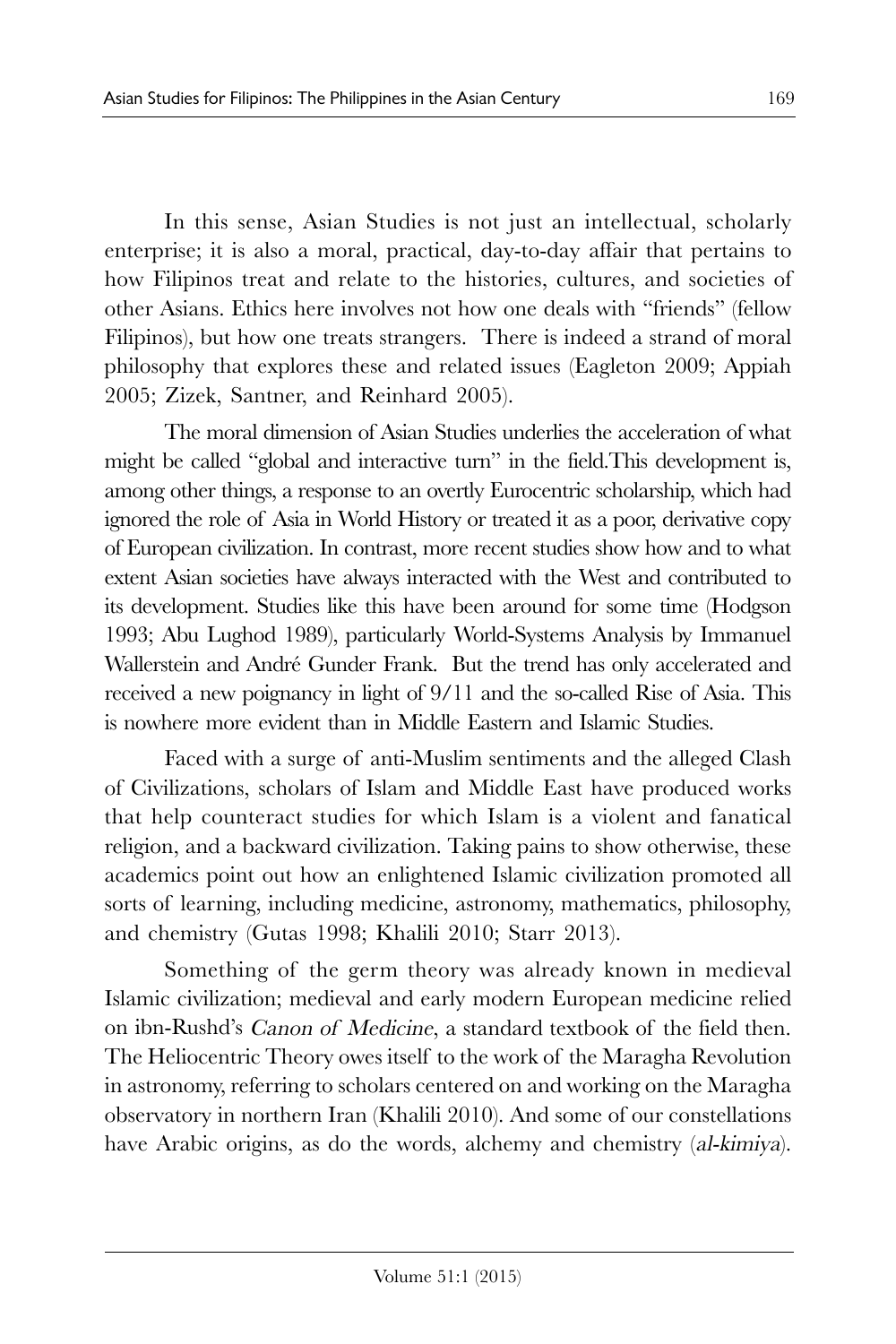In mathematics, Europeans borrowed Hindu-Arabic numerals to replace Roman numbers, which proved cumbersome in calculations, not least in business transactions (Try multiplying numbers in Roman numerals). Zero came from India, and algebra, which comes from the Arabic, al-jabr, was developed by mathematicians from the Islamic world. In addition, scholars highlight the different ways Islamic learning precipitated the development of modernity and other hallmarks of European civilization (Hobson 2010; Salibas 2007; Beckwith 2012; Lyons 2009). Indeed, the Scientific Revolution the West is proud of could not have happened without the contribution of Islamic civilization (Khalili 2010).

Complementing these works are studies that emphasize politicoeconomic interactions and crosscultural exchanges not just between Europe and Asia (Maclean and Matar 2011; McCabe 2008) but also within Asian societies, especially in precolonial times (McLaughlin 2010; Darwin 2007; Parker 2010; Hall 2011; Tagliacozzo 2009; Warren 1981). It is quite fashionable nowadays to see titles containing "World History," as in the Oxford University Press series that includes China in World History, Japan in World History, Migration in World History, the Silk Road in World History, and Southeast Asia in World History.

The "global-interactive" turn in Asian Studies contains several moral impulses. In countering Orientalist scholarship, 2 stressing cultural interactions, and highlighting Asia's role in world history and its many achievements, it teaches Asians and non-Asians alike to appreciate and respect the region's history: Asia is not the backward civilization of Orientalist scholarship. The global-interactive turn also imparts the notion that no society is self-contained, that all civilizations in many ways cooperate and depend on each other. In practical, everyday terms, this means puncturing Western myths of civilizational superority and overturning stereotypes and racist attitudes that arguably lead to discriminatory policies, if not drone strikes. This link between such perceptions and policies is best exemplified in the case of Muslims, Arabs, and Arab-Americans: in the wake of 9/11 and the War on Terror, many of them were suspected of being terrorists, or of harboring them, and were on the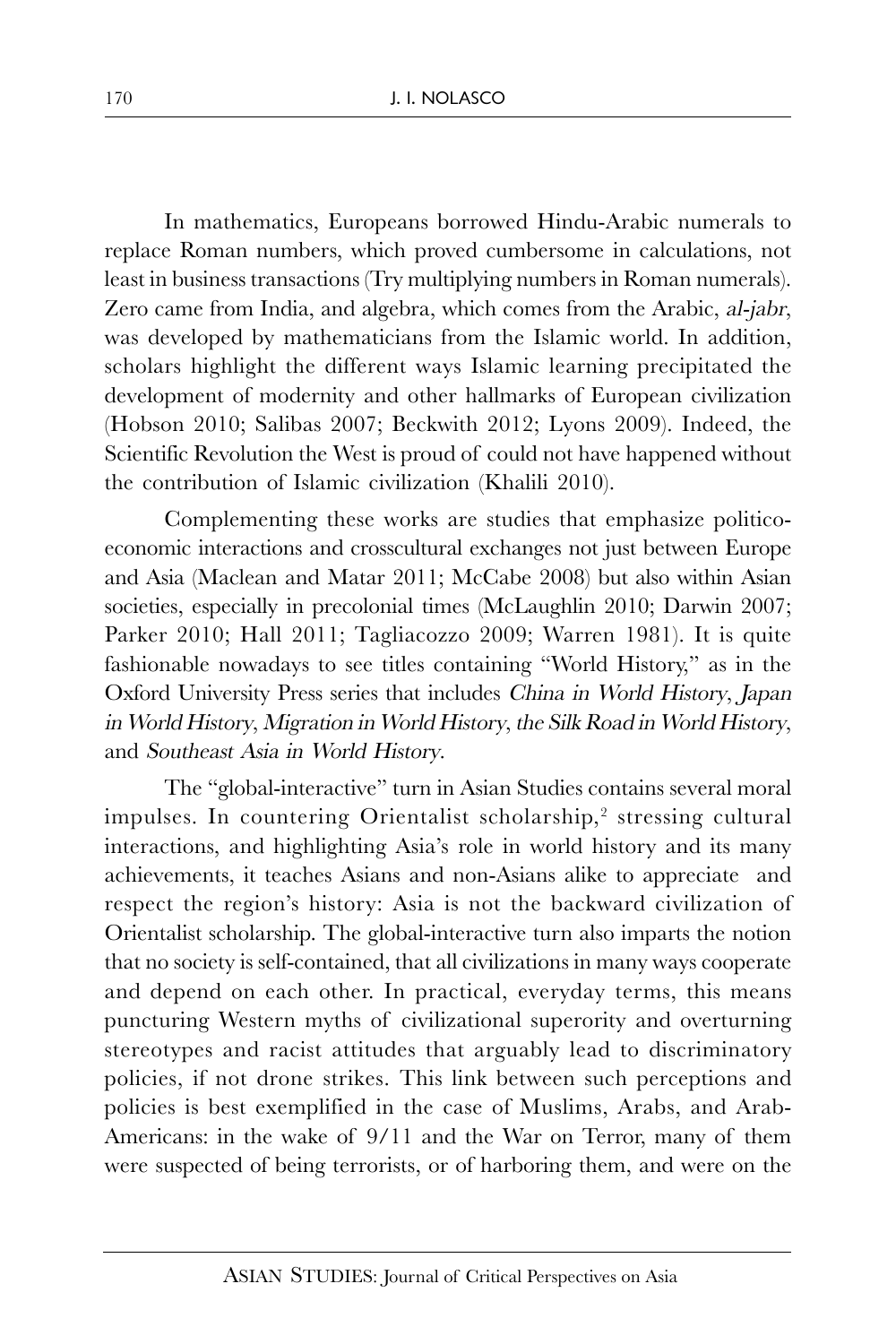receiving end of a backlash, in which many were unjustly detained, if not tortured. Secondly, the global-interactive turn in Asian Studies offers an intellectual basis on which to fashion an ideology of tolerance, respect, and understanding, one that suited for a world that trumpets integration, globalization, diasporas, mobilities, transnationalism, and crossborder flows. In this sense, Asian Studies is a huge part of liberal education, a cure for racism and ignorance, and a tool for understanding and harmony.

# Morals and Migration

What does this have to do with the Philippines? For better or worse, many Filipinos will be interacting with fellow Asians through migration, tourism, or both. And they need a handle— Asian Studies, among others to help them manage and make the most of these encounters. It was established earlier how Filipinos neglect, dismiss, or even poke fun of other people, including fellow Asians. Asian Studies then is a means to reverse these negative attitudes and develop a sense of respect and sympathy towards others. The idea is that if one truly respects other cultures and peoples, one would not readily insult them, let alone exploit them.

Even so, many Filipinos (in the Philippines and abroad) understandably could not care less about Asian Studies. Living the migrant life is hard enough without studying your host society, especially if you suffer injustices or work in deplorable working conditions. But fighting racism and discrimination with the same will only add fuel to the fire. At any rate, even a little knowledge of Asian societies is essential to survival (sometimes literally so); hence the Pre-Departure Orientation Seminar (PDOS). More importantly, a passing acquaintance with or even appreciation of, say, Japanese, Singaporean, and Arabic culture, language, and history can go a long way in building friendships, promoting intercultural solidarity, and, perhaps in some cases, improving the level of Filipino assimilation into host societies. Of course, if cultural understanding is to happen, fellow Asians who employ and work with Filipinos, must take time to know about Philippine society as well.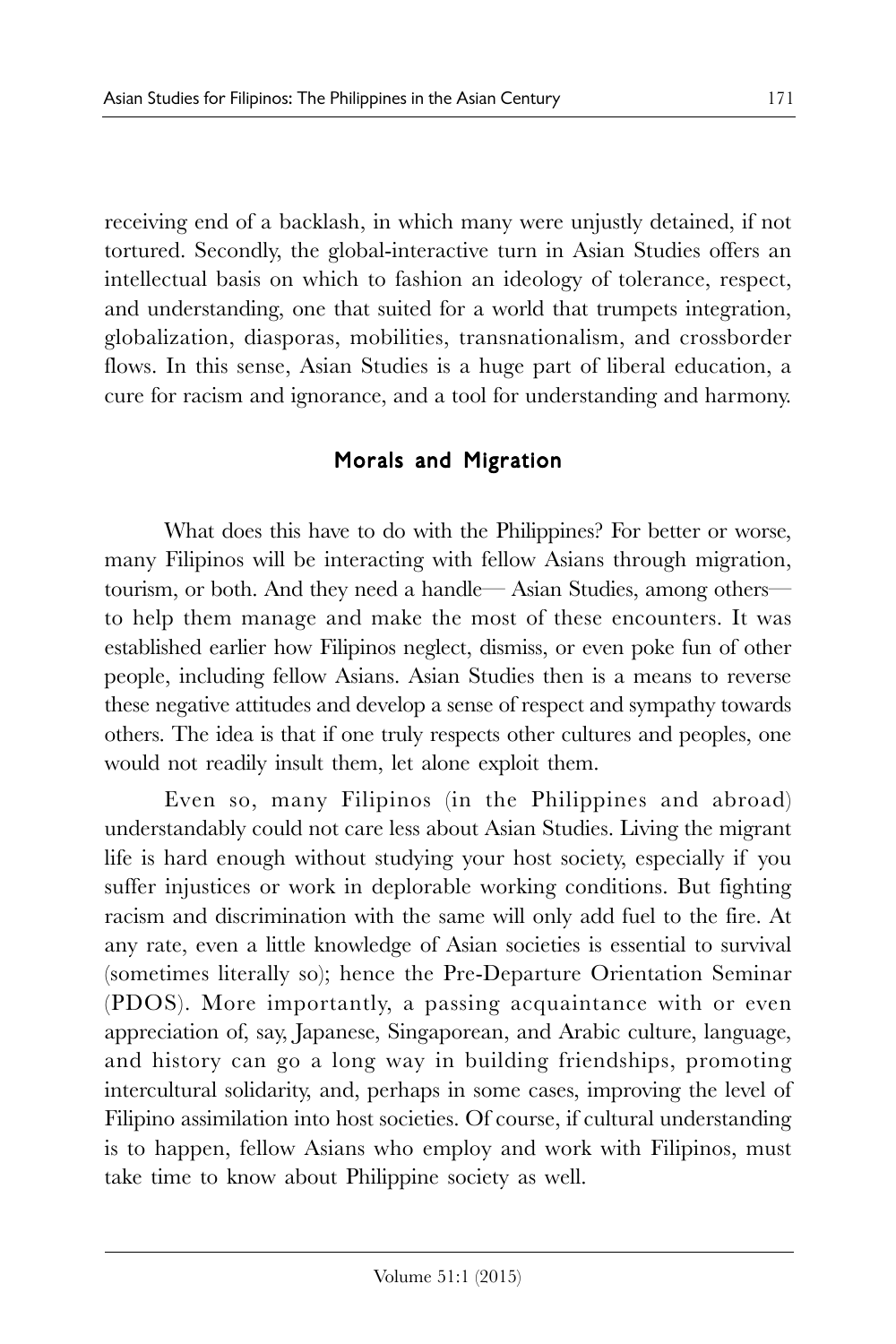I spoke with several friends who work abroad. And they agree that a little knowledge of Asian history and culture can benefit Filipinos. One striking idea from our conversations was the connection between knowing about Asian societies and practicing Filipino notions of pakikibagay (adjusting and fitting in), pakikisama (camaraderie), and pakikipagkapwa (neighborliness; being a good neighbor, human being). These values can be seen even in simple gestures like not eating and drinking in public during Ramadan; taking care not to serve pork (-based) meals if and when Filipinos have Muslim visitors; and not ridiculing customs and dismissing traditions, no matter how odd they find them. Filipinos can also show their pakikipagkapwa by suspending their Christian biases and refraining from seeing non-Christian countries as godless places, as some Filipinos have been known to comment. Yahweh and Allah are one and the same deity.

The study of Asia signifies the respect and importance Filipinos give to their hosts, to people in general: that Filipinos take enough time to know them; that they are worth knowing. As one of my friends abroad put it, "From what I observe, if locals see that we try to blend in, they see that we respect our culture, and they appreciate it. And then they think that the respect should be mutual, so they get to know us better, instead of being prejudiced against foreigners."

This is hardly the stuff of brilliant scholarship; but in a world of ignorance, hate, racism, and indifference, this knowledge and the attitude it engenders have something to be said for it. Of course, good behavior does not automatically flow from intelligence or awareness; plenty of people are smart but have atrocious morals and implement questionable policies. And it will take much more than tolerance, respect, and Asian Studies to eliminate the root causes of hatred, discrimination, and exploitation. After all, Filipino labor migration is first and foremost a response to an exploitative neoliberal global system that demands cheap, temporary overseas labor (Rodriguez 2010, 143). Indeed, many Filipinos are second-class citizens in their destination countries, looked down upon and discriminated in many cases (Rodriguez 2014). Asking OFWs to be understanding and culturally sensitive rings hollow if their rights are violated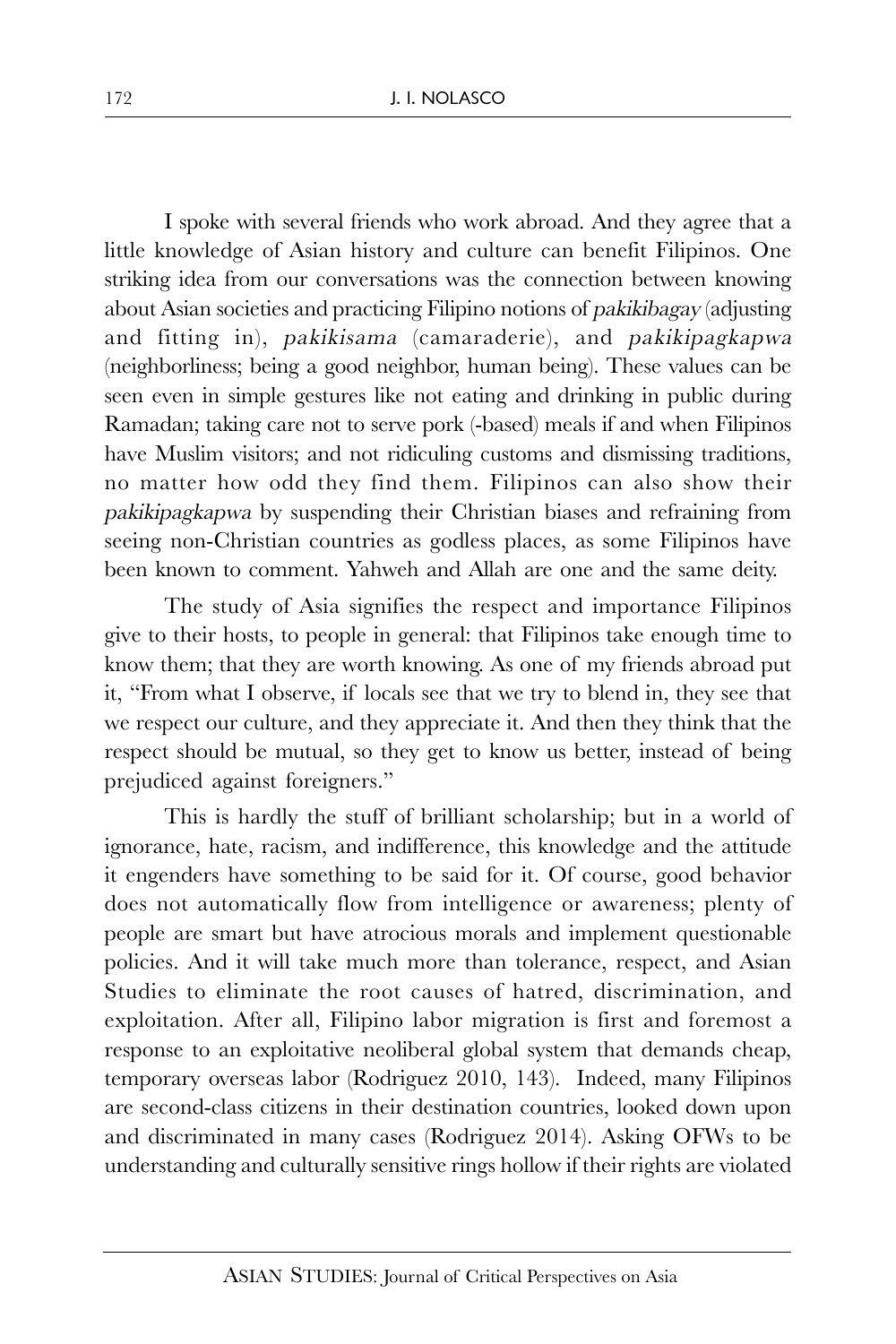and their dignities are trampled. Racial and intercultural harmony is well and good, but let us not forget that the relations between migrants and citizens of host countries are shot through with inequality. Even so, this exploitative nature of Filipino labor migration is no excuse for continuing ignorance and racism. The field is not a magic bullet for a happy, harmonious world, but it is nevertheless a vital part of achieving it.

# Asian Studies and Nation-Building

And what of Asian Studies for those who remain in the Philippines? There are one hundred million Filipinos, but only a small but not insignificant fraction will and can migrate. And at any rate, the question of foreignness does not just apply to foreigners abroad. One could argue that as far as many (Christian) Filipinos are concerned, foreigners include the lumads of Mindanao, and our Muslim brothers and sisters.<sup>3</sup> They are formally citizens of the Philippine Republic, but given the way they have been treated in history, they might as well not be a part of it. Christian Filipinos joined the Spaniards and American in "pacifying the Moros." And it did not help that Christian settlement in Mindanao dispossessed many of its residents who had lived on the island for centuries, and implemented policies that simply disregarded their traditions, cultures, and aspirations. It is not surprising that many of them harbor (ed) separatist tendencies.

Many of Christian Filipinos sadly do not know much about Islam and Mindanao, again especially in light of the Mamasapano incident. Worse, what they do know is always tainted by insensitive stereotypes or misconceptions. Historically speaking, Christian-Muslim encounters in the Philippines have sharpened "hatred, false images, and negative attitudes" (Gowing 1988, iii) between the two. Mindanao is "underrepresented, misrepresented, or not represented at all," says Albert Alejo (2013, 102), referring to Social Science textbooks in the Philippines. Many Filipinos would have a hard time picking out Lanao del Norte, Cotabato, Sultan Kudarat, and Maguindanao on a blank map of the island. And few of them understand halal regulations, and believe that having four wives is de rigeur among Muslims.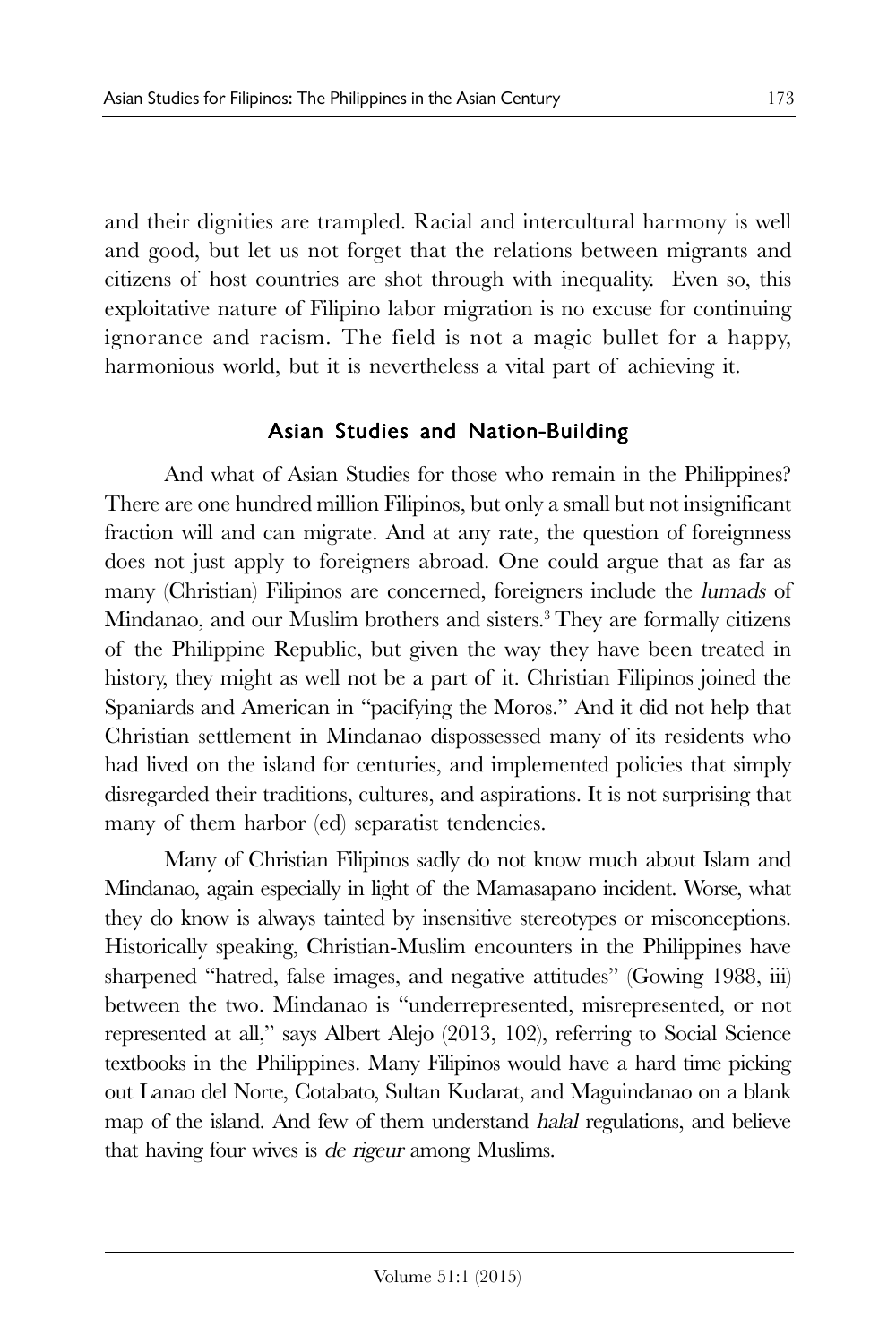The recent peace agreement with the Moro Islamic Liberation Front (MILF) was a step forward in improving relations with Filipino Muslims, as is the establishment of several government agencies like the National Council for Muslim Filipinos. But the watered-down Bangsamoro Basic Law (BBL) still betrays an insensitivity to the inhabitants of Mindanao, especially the Muslims and lumads. No wonder the gutted draft of the BBL was rejected (Inquirer 2014). Moreover, the peace process will come undone if there is a lack of on-the-ground awareness among Christian Filipinos of Muslim and lumad history and culture. A peace agreement and a development plan may be in the offing, but it will only be undermined if fear, prejudice, and distrust continue to exist between Filipino Muslims and Christians.

It would do Muslim-Christian relations much good if many more Filipinos learned about the history and culture of the Muslims in Mindanao. But once again, this is less about knowing this or that isolated piece of information, but more about developing a sense of awareness and respect. If Christian Filipinos truly respected their Muslim brothers and sisters, they would, ideally at least, stop exploiting the latter, dispossessing them of their land, and implementing questionable political and economic policies.

Of course, the problems in Mindanao and Bangsamoro cannot be reduced to and resolved by getting acquainted with the island's varied history and culture alone. Plus, Mindanao also has internal problems: the phenomenon of rido (clan feuds), the concentration of power among local clans, tribal rivalries, poor governance, and other factors have all adversely affected Mindanao. Even so, knowing much about the history of the island can go a long way in managing the myriad of problems. It is, or should be an integral part of the Bangsamoro Development Plan. In this sense, Islamic Studies (as part of the study of Asia) can be pressed into the service of a just, more integrative and inclusive sense of interreligious and intercultural harmony, if not nation-building.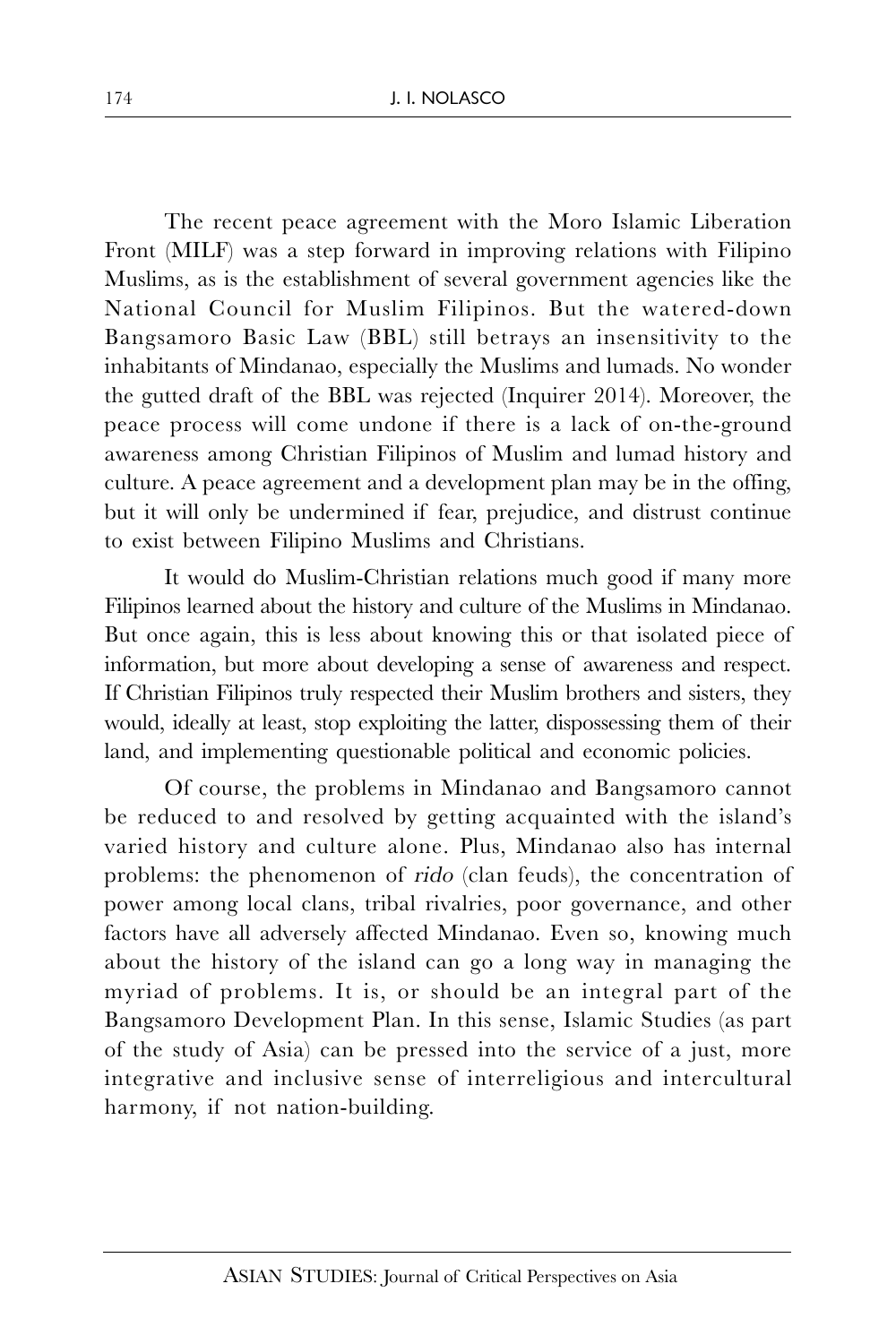# Asian Studies and Alternative Visions

Asia is a fount of venerable traditions, resources, and experiences that Filipinos can draw on. Cliché as it may sound, studying the region can conjure what Jose Rizal named in Noli Me Tangere "The Specter of Comparisons," through which Filipinos compare themselves and their nation with another. In doing so, they get to see themselves from the outside, shake their identities, and get a glimpse of what they do as a people and how they conduct their personal, social, and political lives.

Many Filipinos travel to other Asian countries and cannot help comparing their homeland. The comparison often brings about episodes of nostalgia and sentiment. "Iba pa rin sa atin," (There's no place like home) many an OFW has said. But it also foregrounds the sad realities in the country. When one travels to, say, Japan, one is immediately struck by the extent and efficiency of their rail transport system. Filipinos who go through the everyday ordeal of riding the MRT conjures up thoughts like "Why can't we have something like this in the Philippines?" Sure, some Filipinos make excuses for their incompetence and inefficiency, and defend the honor of the Philippines when criticized. But the fact remains that cross-country encounters like this remind Filipinos how bad things are at home, and how good they can be.

Filipinos have much to learn from other Asian societies, not least lessons on economic development. Corruption is said to be the root cause of poverty in the Philippines, but other ASEAN countries do have levels of corruption comparable to the Philippines, and still managed to clock in impressive growth figures (Raquiza 2012). The reasons for poor economic performance must lie elsewhere: the dominance of political elites, institutions, and the interaction of a whole range of factors. The economic development of South Korea, Taiwan, Japan, and Singapore has much to teach Filipinos, despite different conditions between these countries and the Philippines. These and other insights have implications for initiatives on social, economic, and political change. It would, for one, entail developing new strategies for radical social transformation.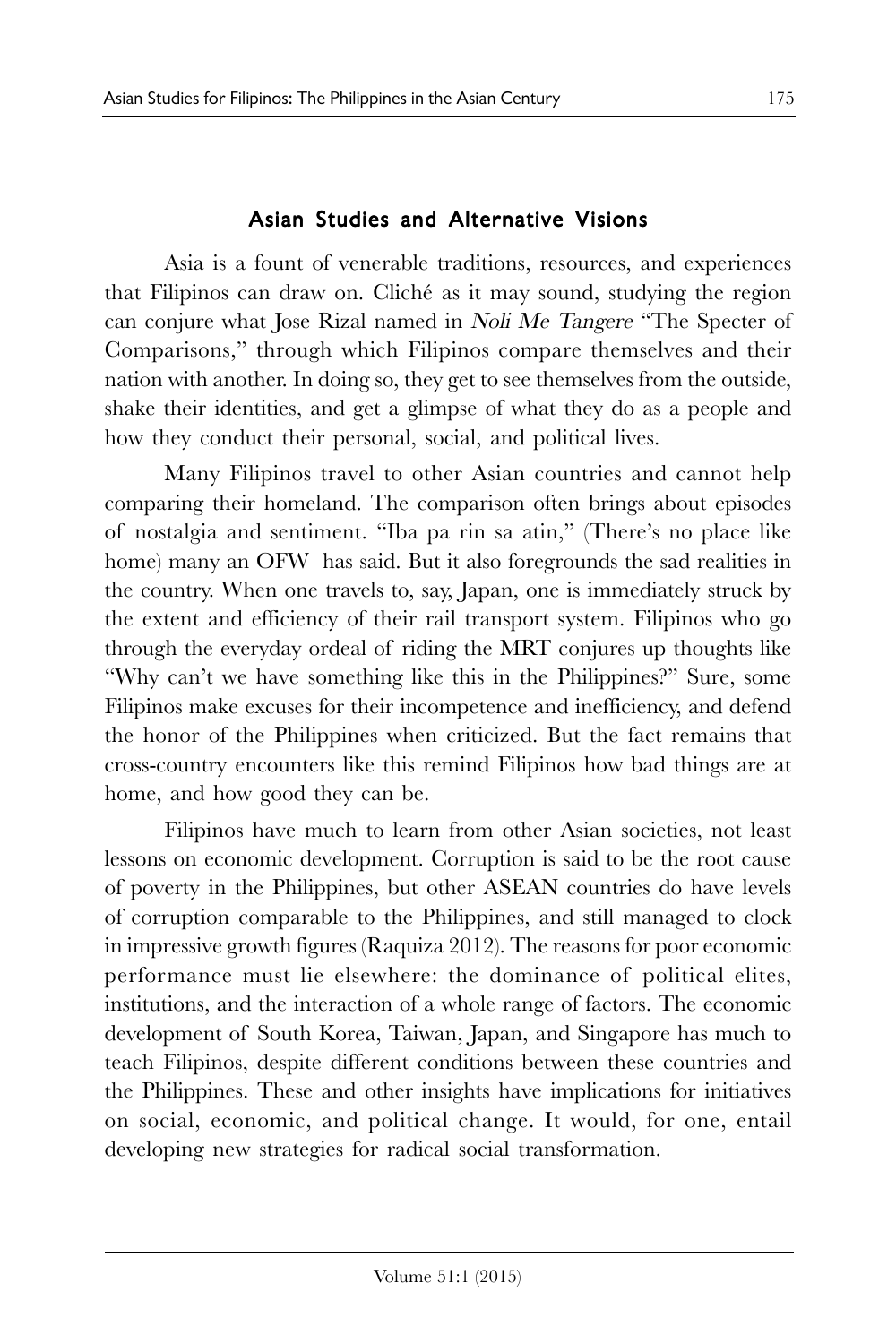#### Notes

<sup>1</sup> Filipinos have worked in Asian countries since the mid-1970s, and the scholarship on the topic has kept pace with the trend ever since. These studies focus on remittances, gender dynamics, identity, and nationalism and nationhood, but little has been written on how and to what extent Filipinos relate to, interact with, and learn about their fellow Asians. One reason arguably lies in the nature of Filipino migration. Many OFWs work abroad only to send money to relatives back home. They are by no means philistine, but they do not see the need nor do they have the time to think much about their fellow Asians. Some OFWs do learn new languages (Abinales 2014) and get acquainted with the culture. This may arise out of necessity, as in the case of Filipina nurses in Japan under the JPEPA. But on the whole, OFWs probably do not think much of these matters. And even if they do want to interact with the locals, some OFWs live in societies that have a generally low regard for foreigners, another disincentive for integration and intercultural interaction. Living in a strange land, Filipinos find safety in each other, sealing themselves off, understandably, from the dominant, and at times, discriminatory society. Perhaps this helps explain why some Filipino migrants redefine and strengthen their sense of nationhood, if not nationalism (Aguilar 2014). OFWs are known to say, "Iba pa rin sa atin." (Literally, 'ours is different.' But it means, this place is never quite like home.')

Secondly, younger Filipinos have been led to Asian Studies (or the study of Asian languages at least) because of Japanese animé and Korean telenovelas. You could certainly learn a thing or two about Korea or Japan by watching My Sassy Girl or Attack on Titan. But this would be like studying Philippine society based only on *Mara Clara*, Got to Believe, or The Legal Wife. Besides, many Filipinos watch East Asian popular entertainment not to learn about Japan or Korea, but simply to be entertained. Few really pause to reflect on, say, the tensions between modernity and tradition in Japan when they watch animé or read manga. That, perhaps, may take the fun out of it.

- <sup>2</sup> There is still a strain of Eurocentrism at work here, however. Studies like these show— unwittingly or not—that Asia(ns) are just like West(erners): rational, tolerant, progressive, and open to free trade. As centers of learning, Asian civilizations are just as enlightened as their European counterparts. But the problem is that Asians have to or are made to justify their rational, progressive credentials to the West. East-West interactions there may be, but they are framed solely perhaps on Western standards of reason, progress, values, and historical agendas. In this sense, we may simply be projecting contemporary visions of globalization onto the past. Southeast Asian traders certainly interacted with Indian, European, and West Asian merchants. But they probably did not think about "globalization" or "The Dialogue of Civilizations" as they engaged in this crosscultural exchange. Perhaps they did, but not in the way we do so today. For one thing, contact with other peoples was a matter of course; there were no visas, national borders, national citizens, and immigration quotas back then, so international trade was nothing to write (home) about. Asian civilizations may have benefited from the Indian-Middle-East-Southeast trading networks, but they were still primarily agrarian. China may have traded with Southeast Asian societies, but they were not exactly advocates of free trade agreements; the Confucian order looked down on traders and saw the outside world as barbarians.
- 3 It could be argued that Christian settlers are the foreigners in Mindanao.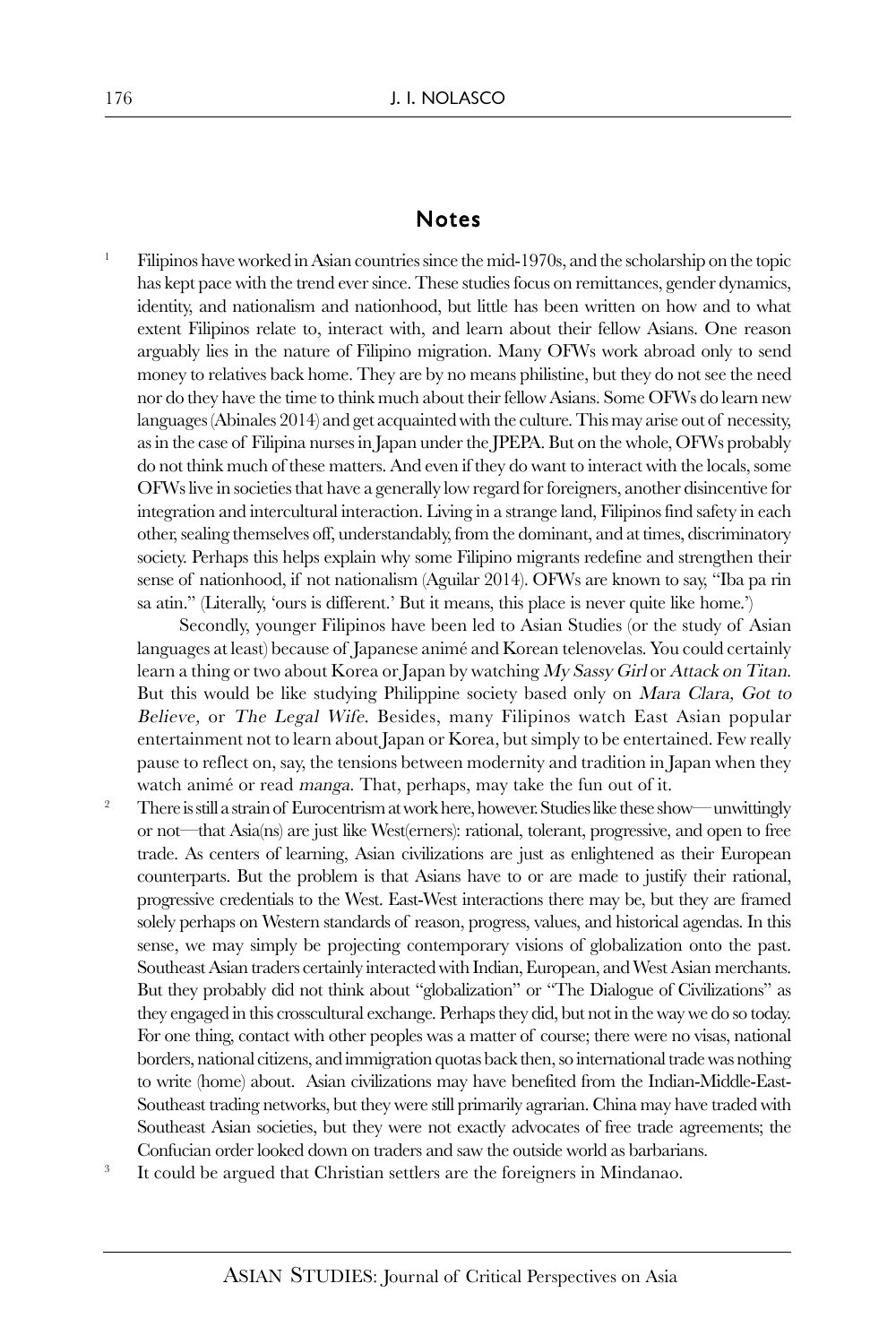### References

- Abinales, Patricio. 2014. "A Nation of Polyglots." Rappler, 25 July. Accessed 13 October 2014. http://www.rappler.com/move-ph/balikbayan/voices/64322-abinales-nation -polyglots-filipinos.
- Abu-Lughod, Janet L. 1989. Before European Hegemony: The World System AD 1250–1350. New York: Oxford University Press.
- Aguilar, Filomeno V., Jr. 2014. Migration Revolution: Philippine Nationhood & Class Relations in a Globalized Age. Kyoto and Singapore: Center for Southeast Asian Studies and NUS Press.
- Alejo, Albert. 2013. "Turning the Page: Re-Examining Standards in Academic Journal Publication." Asian Studies: Journal of Critical Perspectives on Asia 49 (2): 99–112.
- Ansary, Tamim. 2009. Destiny Disrupted: A History of the World Through Islamic Eyes.
- Appiah, Kwame Anthony. 2005. Cosmopolitanism: Ethics in a World of Strangers. New York: W. W. Norton.
- Beckwith, Christopher. 2012.Warriors of the Cloister: The Central Asian Origins of Science in the Medieval World. Princeton, NJ: Princeton University Press.
- Darwin, John. 2007. After Tamerlane: The Global History of Empire since 1405. London: Allen Lane.
- Eagleton, Terry. 2009. The Trouble with Strangers: A Study of Ethics. West Sussex: Wiley-Blackwell.
- Gowing, Peter, ed.1988. Understanding Islam and Muslims in the Philippines. Quezon City: New Day.
- Gutas, Dimitri.1998. Greek Thought, Arabic Culture: The Graeco-Arabic Translation Movement in Baghdad and Early Abbasid Society. New York: Routledge.
- Hall, Kenneth. 2011. A History of Early Southeast Asia: Maritime Trade and Societal Development 100–1500 CE. Plymouth: Rowman& Littlefield Publishers.
- Hobson, John. 2014. The Eastern Origins of Western Civilization. New York: Cambridge University Press.
- Hodgson, Marshall. 1993. Rethinking World History: Essays on Europe, Islam and World History. Cambridge, UK: Cambridge University Press.
- al-Khalili, Jim. 2010.The Pathfinders: The Golden Age of Arabic Science. New York: Allen Lane.
- Inquirer Mindanao. 2014. "MILF vows to reject watered down Bangsamoro Basic Law." Inquirer Mindanao, 24 July. http://newsinfo.inquirer.net/623101/milf-vows-to-reject -watered-down-bangsamoro-basic-law.
- Lyons, Jonathan. 2009.The House of Wisdom: How Arabic Science Saved Ancient Knowledge and Gave Us The Renaissance. New York: Bloomsbury Press.